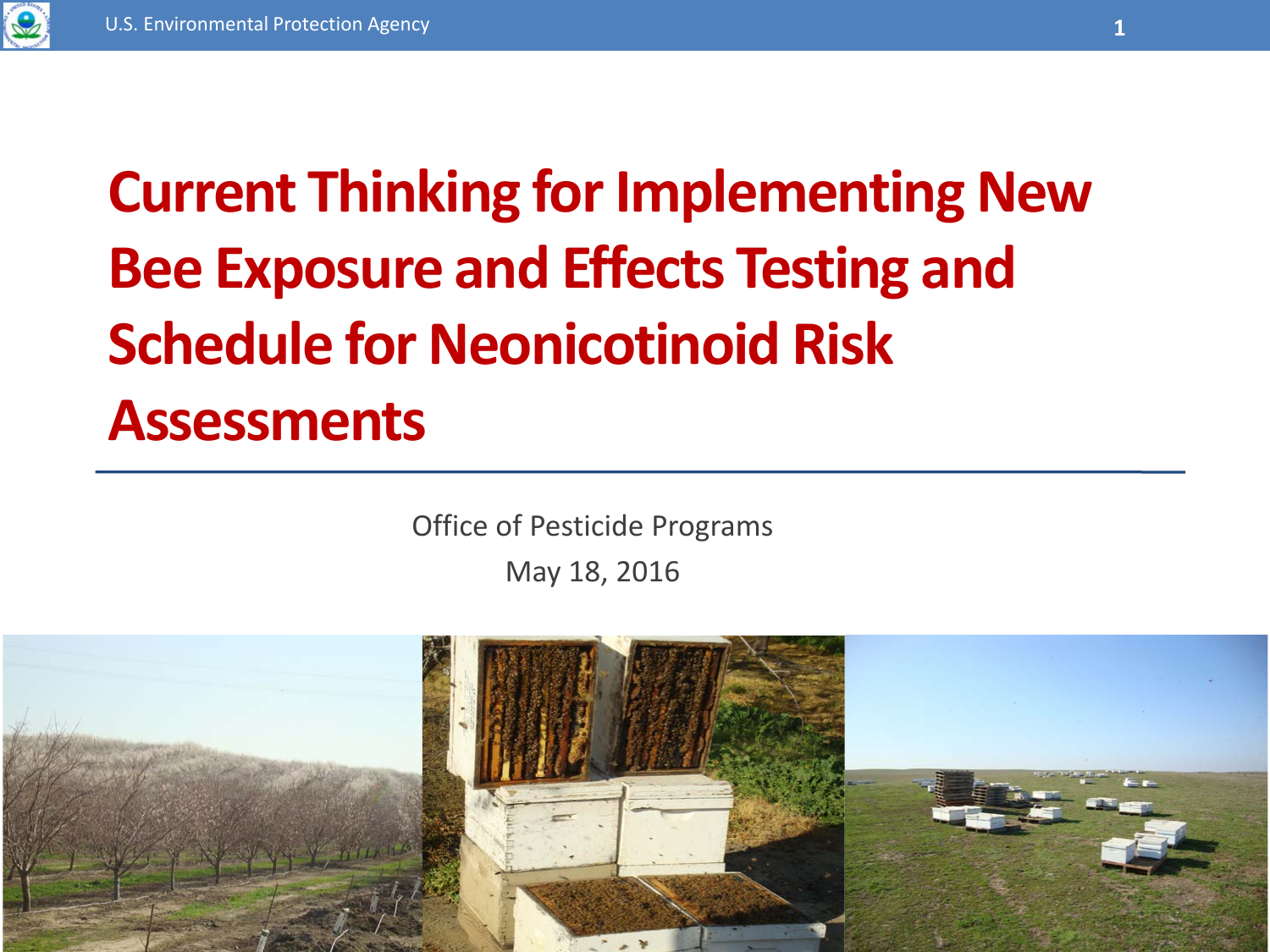

## Guidance Documents

### **2011 Interim Guidance on Honey Bee Data Needs**

**2012: Pollinator Risk Assessment Framework White Paper**

**2014: Final EPA Guidance on Risk Assessments for Pollinating Bees**

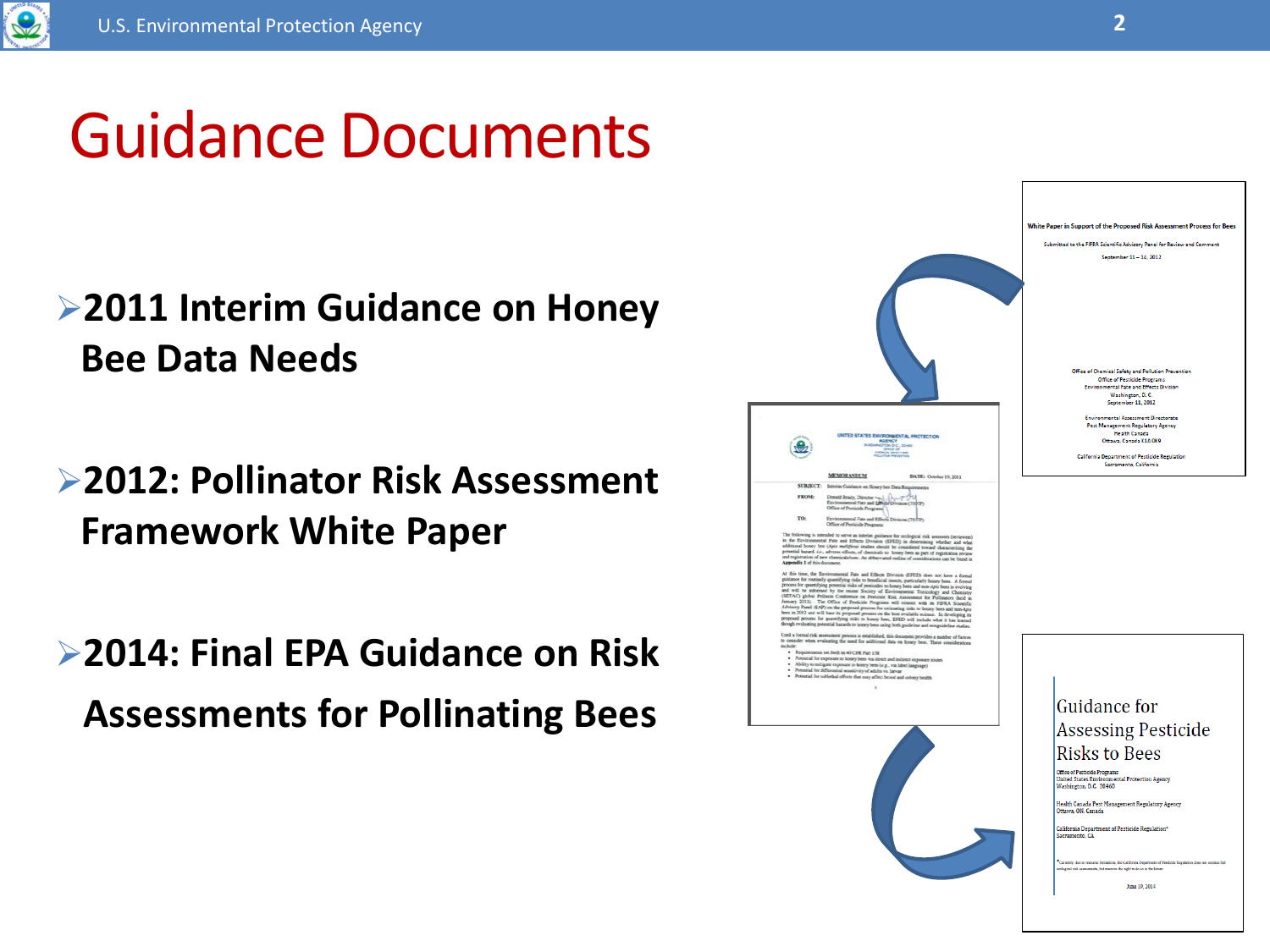

# Guidance Documents

- **2016 Guidance on Exposure and Effects Testing for Assessing Risks to Bees (drafted)**
- Statutory/Regulatory Provisions
- Conventional Pesticides: Current Data Requirements
- Conventional Pesticides: Additional Bee Testing Guidance
	- Tier 1 (Screening-level) Toxicity Studies
	- Tier 2 Toxicity Testing
	- Tier 3 Toxicity Testing

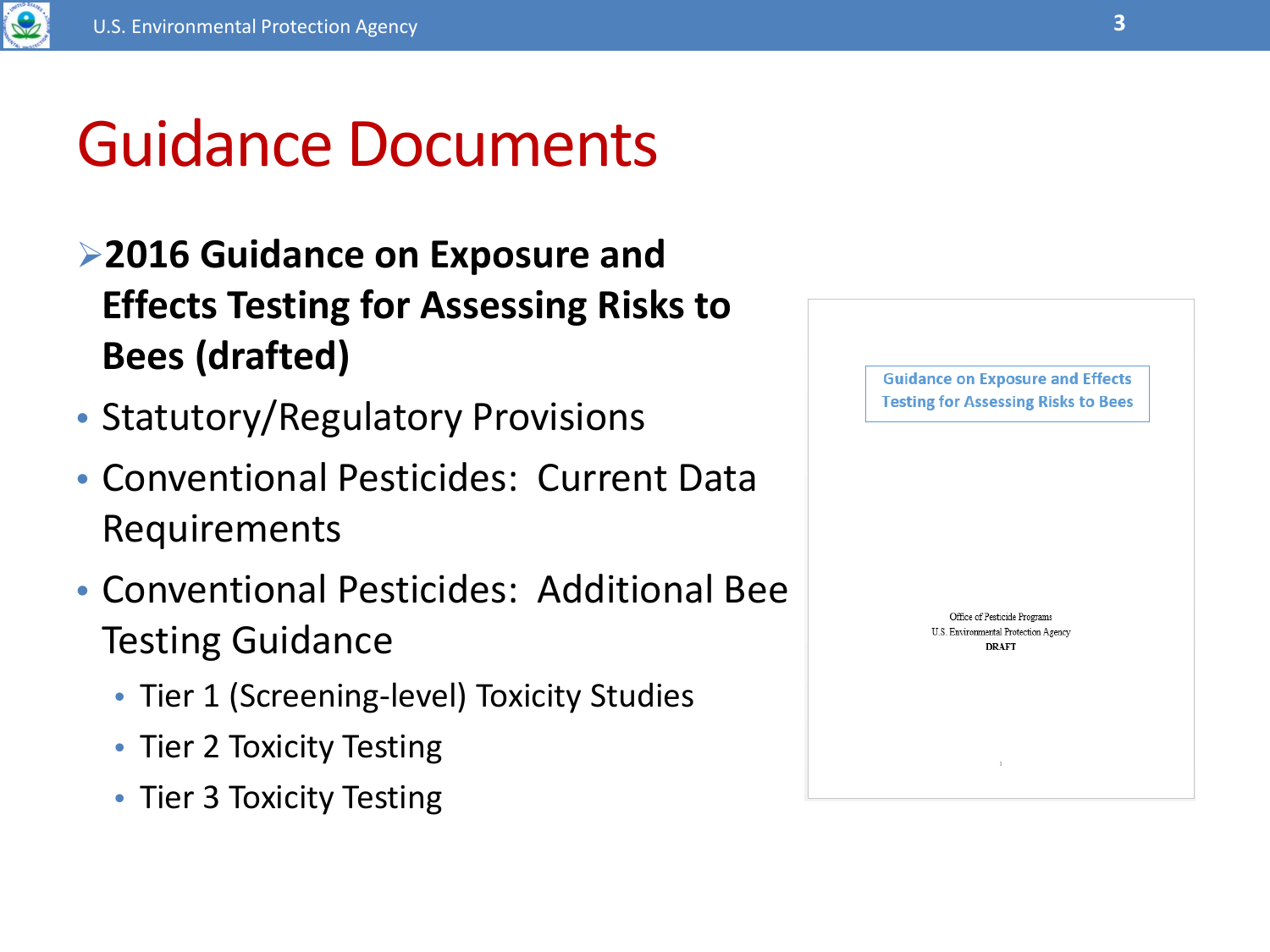

# Pollinator Exposure and Effect Data

- $\triangleright$  Currently requiring new bee data as "special studies," depending on use.
- $\triangleright$  Applicable to all pesticides where significant exposure is expected (not just insecticides).
- $\triangleright$  Revising Part 158 data requirements; rule making effort currently underway (http://www.reginfo.gov/public/do /eAgendaViewRule?pubId=201510 &RIN=2070-AK10).
	- Proposed SubPart H (pollinator data requirements)
	- Tentative completion date January 2017
- $\triangleright$  EPA continuing to work with regulatory counterparts and researchers to develop suitable tests with non-*Apis* bees.

| Guideline<br>Number | Data<br>Requirement                                    | Terrestrial<br>Use<br>Patterns | Aquatic<br>Use<br>Patterns | Forestry<br>Use<br>Patterns | Residential<br>Outdoor<br>Use<br>Patterns | Greenhouse<br>Use<br>Patterns | Test<br>Substance            |
|---------------------|--------------------------------------------------------|--------------------------------|----------------------------|-----------------------------|-------------------------------------------|-------------------------------|------------------------------|
| Tier I              |                                                        |                                |                            |                             |                                           |                               |                              |
|                     | <b>Acute Testing</b>                                   |                                |                            |                             |                                           |                               |                              |
| 850.3020            | Honey bee<br>adult acute<br>contact<br>toxicity        | R.                             | CR                         | R.                          | R                                         | CR                            | TGAI, TEP                    |
| <b>None</b>         | <b>Honey bee</b><br>adult acute<br>oral toxicity       | R                              | <b>CR</b>                  | R                           | R                                         | <b>CR</b>                     | <b>TGAI, TEP</b>             |
| <b>None</b>         | <b>Honey bee</b><br>larvae acute<br>oral toxicity      | R                              | <b>CR</b>                  | R                           | R                                         | <b>CR</b>                     | <b>TGAI, TEP</b>             |
|                     | <b>Chronic Testing</b>                                 |                                |                            |                             |                                           |                               |                              |
| <b>None</b>         | <b>Honey bee</b><br>adult chronic<br>oral toxicity     | R                              | <b>CR</b>                  | R                           | R                                         | <b>CR</b>                     | <b>TGAI, TEP</b>             |
| <b>None</b>         | <b>Honey bee</b><br>larvae<br>chronic oral<br>toxicity | R                              | <b>CR</b>                  | R                           | R                                         | <b>CR</b>                     | <b>TGAI, TEP</b>             |
| Tier II             |                                                        |                                |                            |                             |                                           |                               |                              |
| 850.3030            | Honey bee<br>toxicity of<br>residues on<br>foliage     | CR.                            | CR                         | CR                          | CR.                                       | CR.                           | TEP                          |
| <b>None</b>         | <b>Residues in</b><br>pollen and<br>nectar             | <b>CR</b>                      | <b>CR</b>                  | <b>CR</b>                   | <b>CR</b>                                 | <b>CR</b>                     | <b>TEP</b>                   |
| <b>None</b>         | Semi-field<br>testing for<br>pollinators               | <b>CR</b>                      | <b>CR</b>                  | <b>CR</b>                   | <b>CR</b>                                 | <b>CR</b>                     | <b>TGAI or</b><br><b>TEP</b> |
| Tier III            |                                                        |                                |                            |                             |                                           |                               |                              |
| 850.3040            | <b>Field testing</b><br>for<br>pollinators             | CR.                            | CR.                        | CR                          | CR.                                       | NR.                           | TEP                          |

\* R = "required"; CR = conditionally "required." New bee data shown in **red**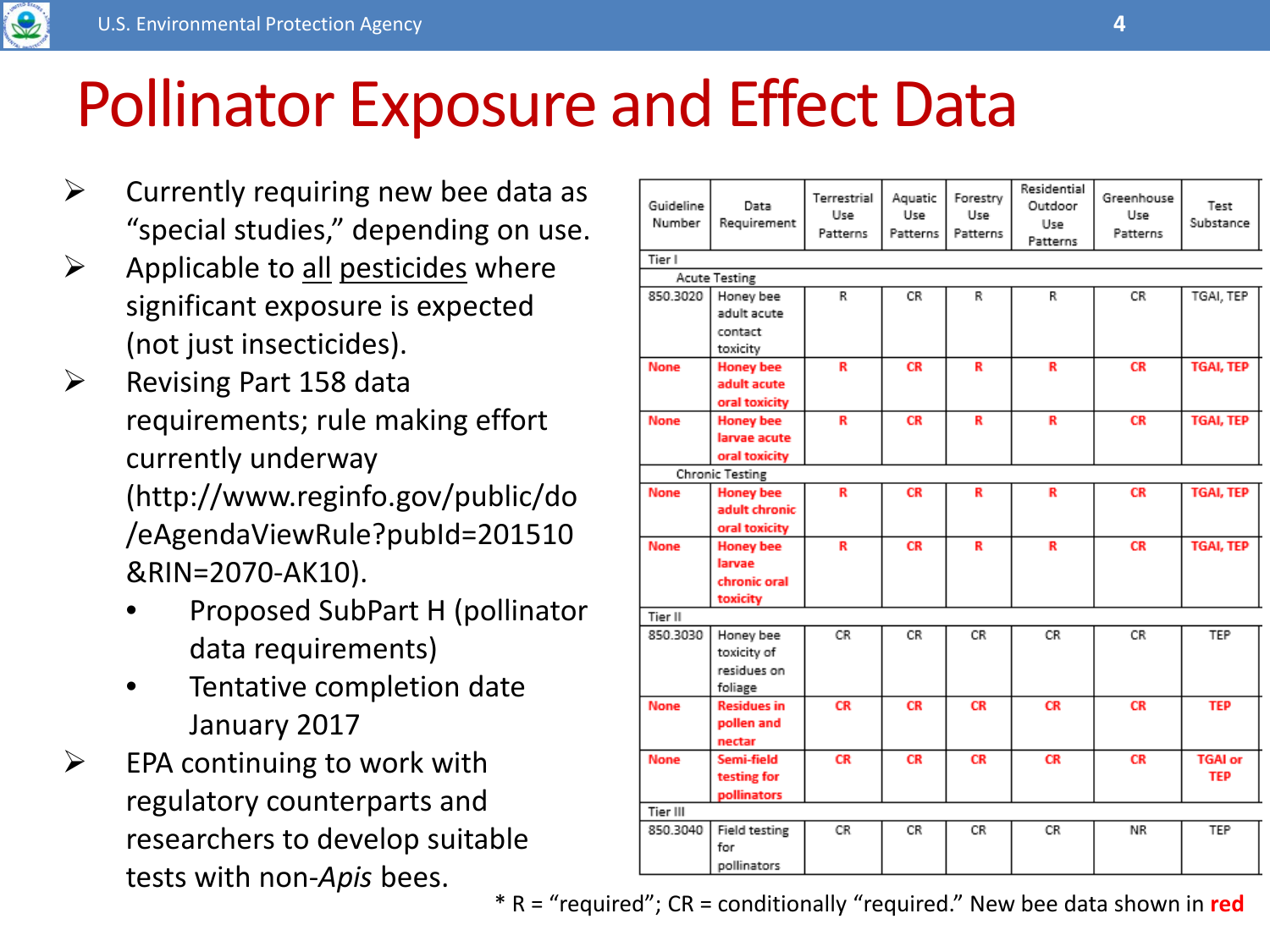## Registration

- Codification of new data requirements in 40 CFR Part 158 is underway
- Registrants Beginning Already to Develop/Submit Tier 1 Data Based on the 2014 Risk Evaluation Methods
- Data for New Chemicals (and First Outdoor Uses) to be Requested in Pre-Submission Meetings
- **Example 2 Propolent Seterminations Informed By:** 
	- Risk Calculations for Pollinators
	- Proposed Use Pattern(s)
	- Potential Benefits of Use
	- Alternatives Analysis
	- Feasibility/Utility of Potential Mitigations

Conditional Registration considered on a case-by-case basis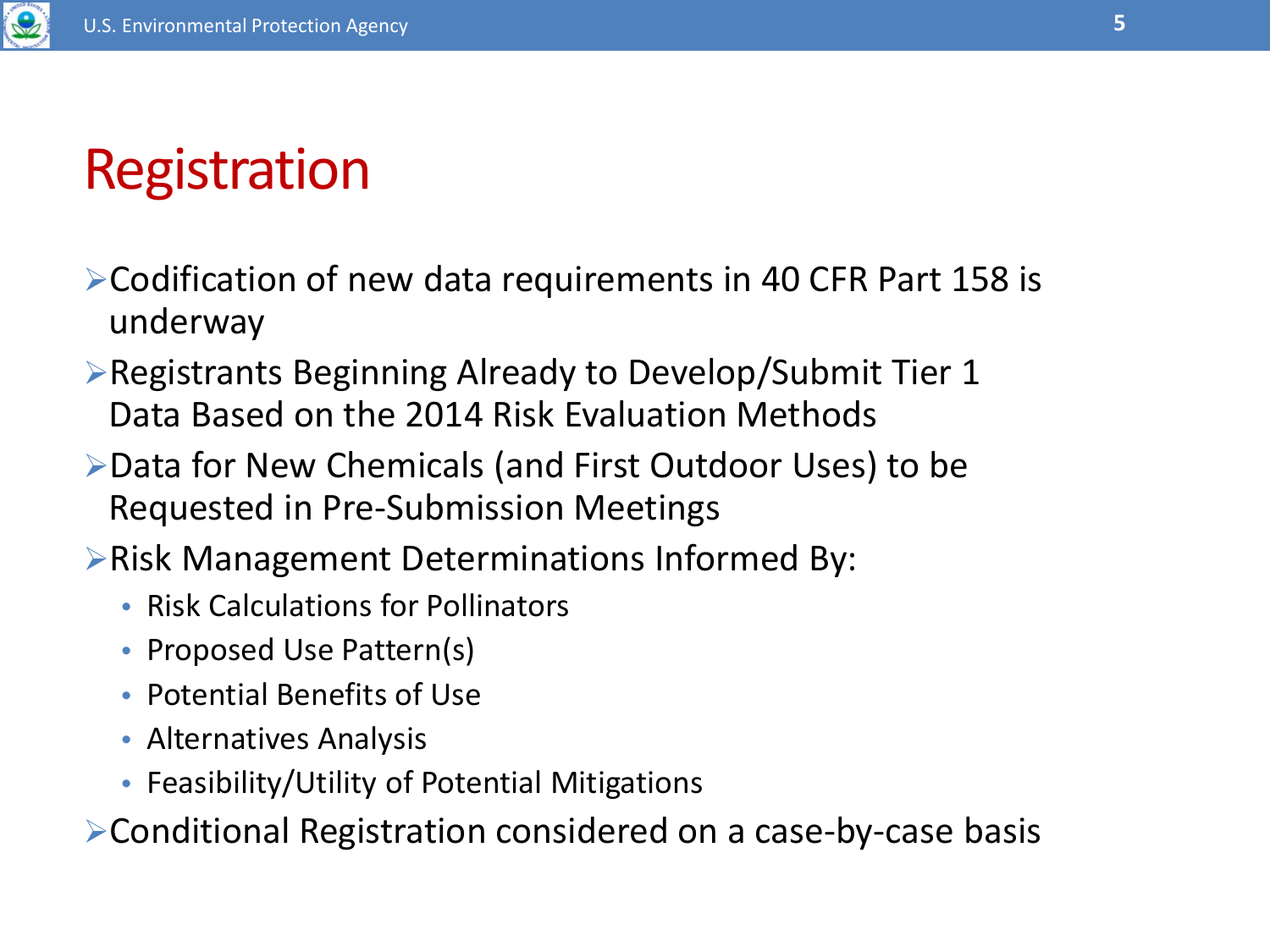

## Conventional Pesticides in Registration Review

### There are 459 conventional pesticide cases subject to Registration Review

- Registration Review DCI issued *before* January 1, 2015
	- ~250 cases subject to subsequent DCI that will require the suite of pollinator studies
- Registration Review DCI issued *after* January 1, 2015
	- ~130 cases have or will require the suite of pollinator studies as part of the initial registration review DCI
- 70 cases have either been cancelled since the beginning of registration review or registered use patterns do not result in exposure to bees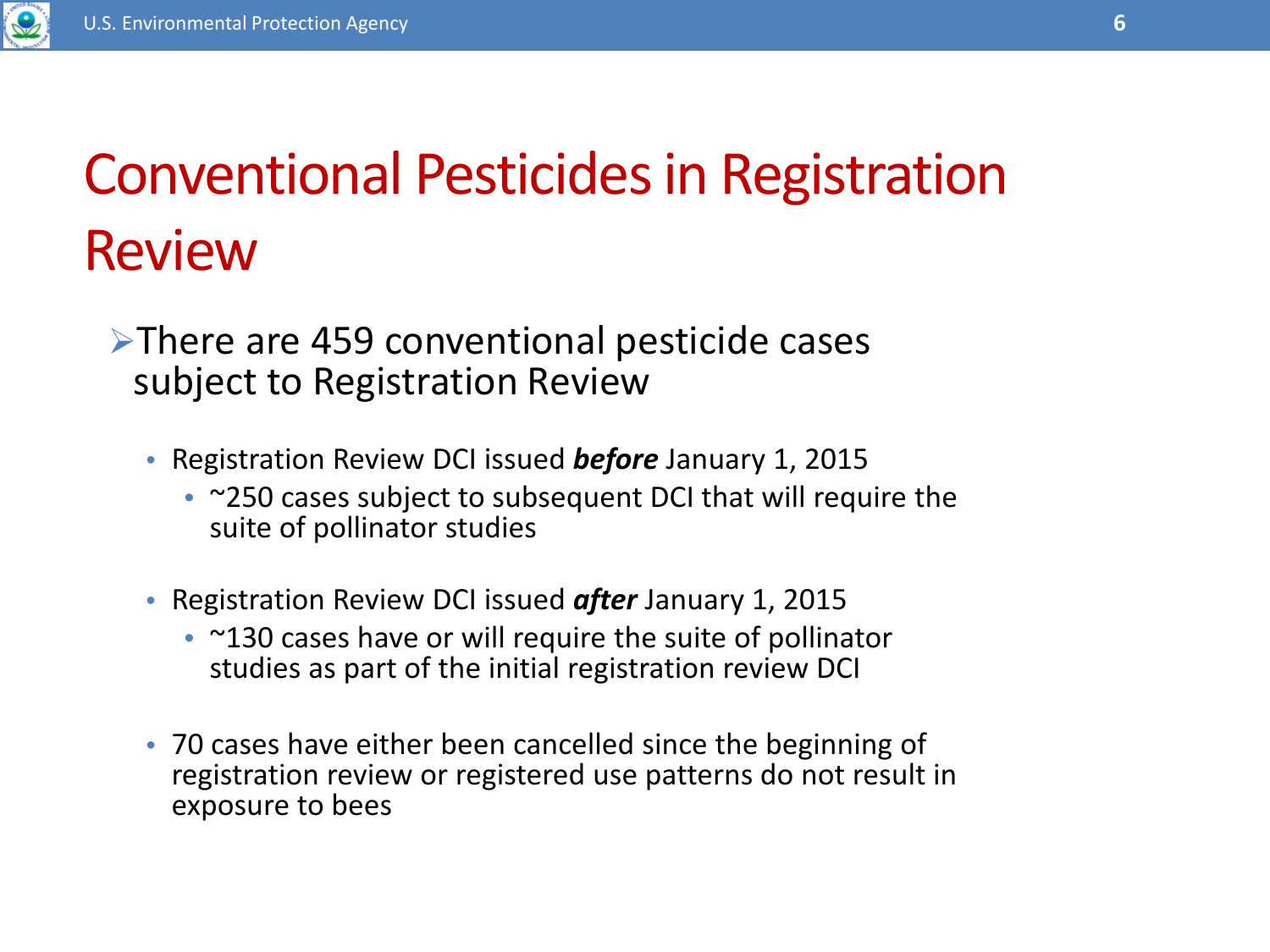# Follow-Up DCI to Require Suite of Pollinator Studies

- **► ~250 Registration Review conventional cases**
- New active ingredients registered between 2008 and today also should be subject to new data requirements
	- 43 cases
- Concerns about registrant/CRO lab capacity to handle testing requirements for 298 pesticide cases
	- Priority scheme developed that will be used to identify the top cases for priority testing
		- $\circ$  The toxicity of the pesticide to bees and/or related taxa;
		- The mode of action of the pesticide (*i.e.,* some pesticides are not acutely toxic to adult bees but may be chronically toxic to larval bees based on their mode of action);
		- $\circ$  Information regarding bee kill incidents for the pesticide;
		- Information indicating the pesticide has been detected in honey bee colonies (*e.g*., Mullin *et al*. 2010, Stoner and Eitzer 2012 and USDA 2012);
		- Pesticide use patterns with a high potential for contact exposure of bees (*e.g.,* applications at bloom of bee-attractive crops identified through the USDA list);
		- Pesticide use patterns that lead to a high potential for oral exposure of bees (*e.g.,* applications at or prior to bloom for systemic pesticides); and
		- $\circ$  Pesticide uses on crops that require commercial pollination with managed bees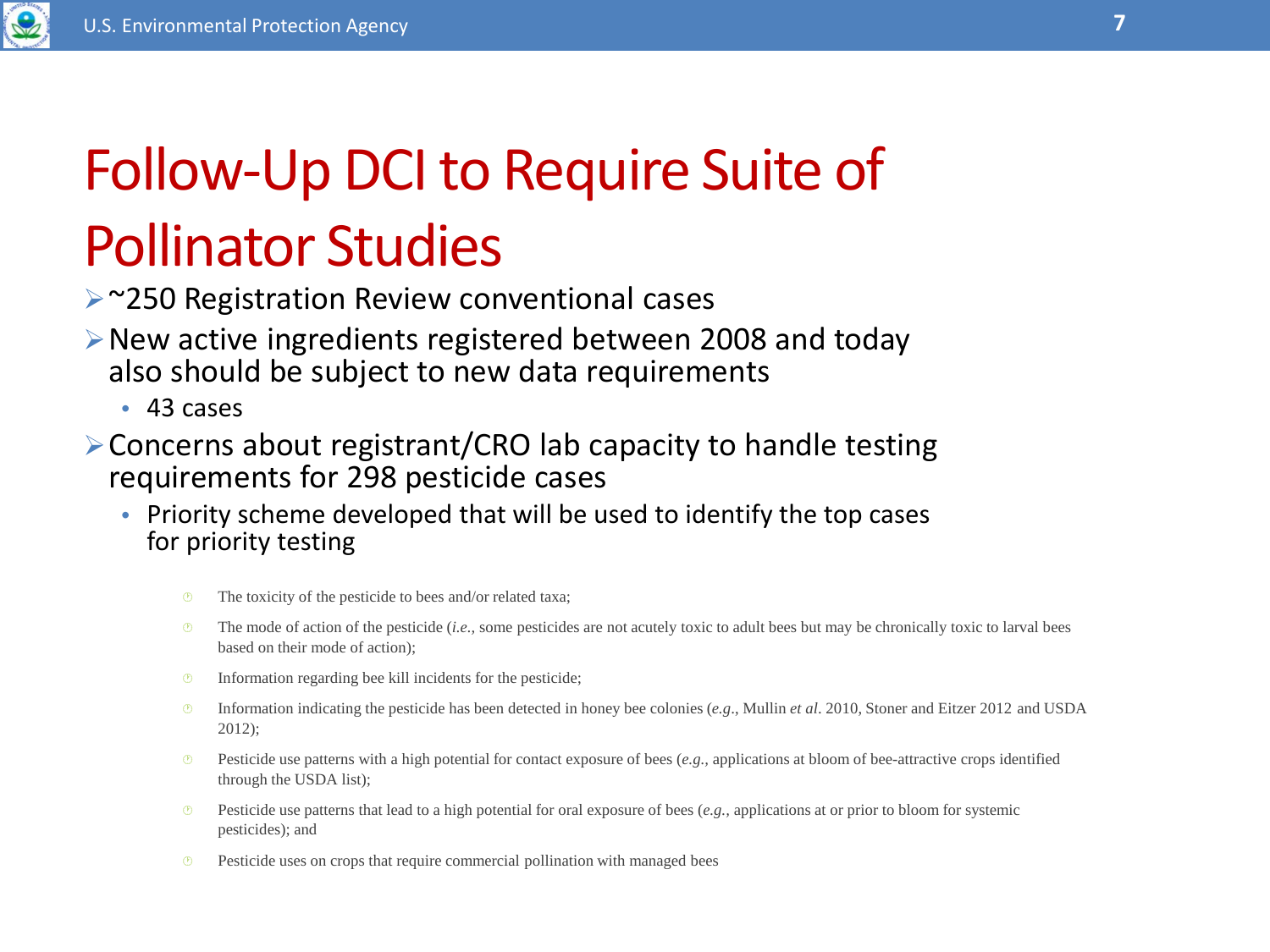

# Schedule for Imidacloprid

### **January 2016 - Preliminary Pollinator Assessment**

- Agricultural uses only
- Public comment period January 15 April 15, 2016
- 2000+ comments received

### **December 2016 – Draft Ecological and Human Health Risk Assessments**

- Ecological assessment will include update to pollinator assessment with non-ag uses assessed and new data/information, in addition to assessments for other taxa (plants, mammals, birds, aquatic organisms)
- 60-Day comment period

### **December 2017 – Update to Pollinator Assessment**

- Incorporation of registrant full field (Tier III) studies for cotton and pumpkin
	- o Potential to bridge with residue data of other neonicotinoids (*i.e.* clothianidin, thiamethoxam, and dinotefuran)
	- o Incorporation of any additional relevant registrant submitted/open literature studies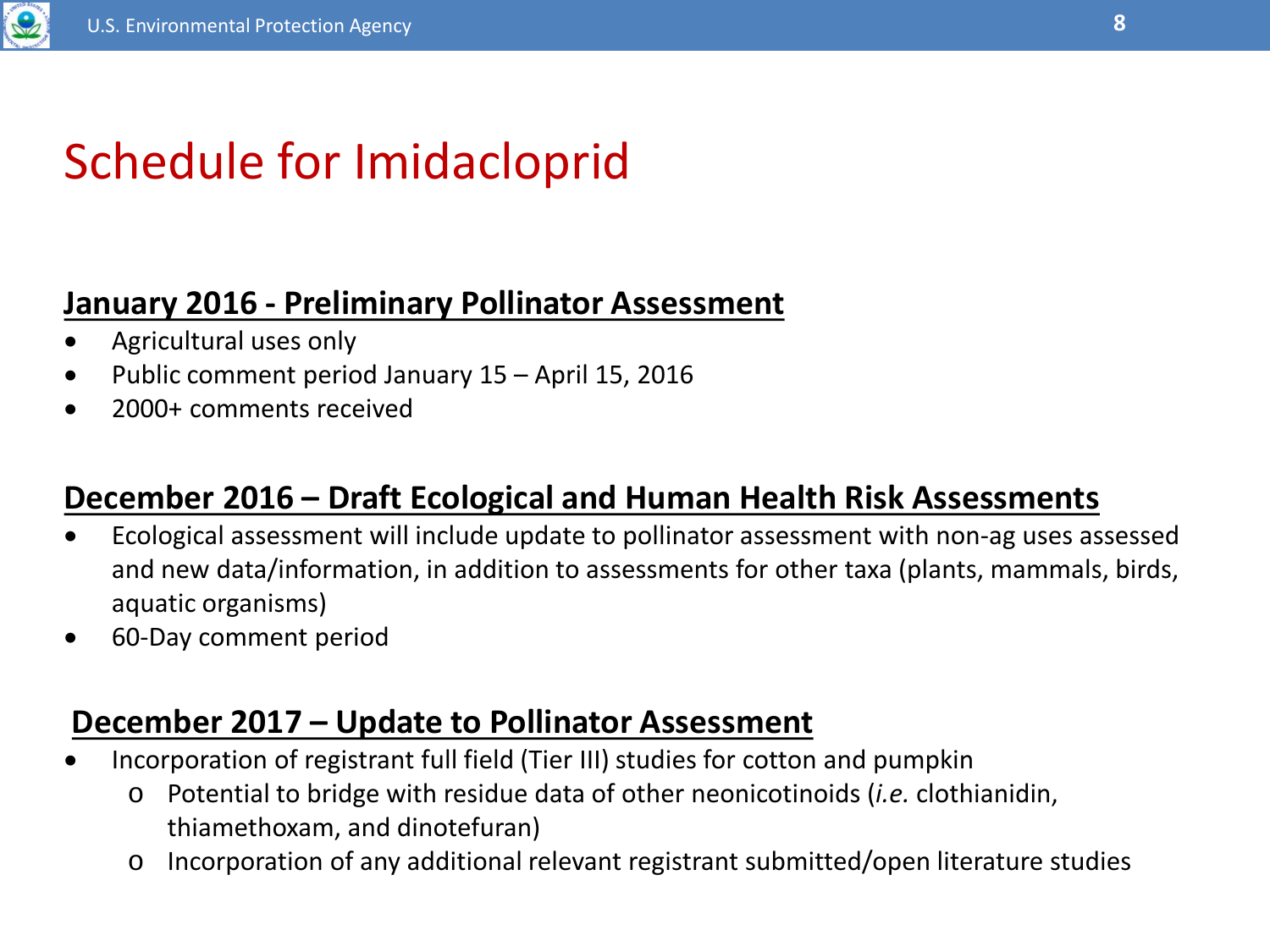

## Schedule for Clothianidin, Thiamethoxam, and Dinotefuran

### **December 2016 – Preliminary Pollinator Assessment**

- Pollinator only (honey bee focus)
- Agricultural and non-agricultural uses
- 60-Day public comment period

### **December 2017 – Draft Ecological and Human Health Risk Assessments**

- Ecological assessment will include update to pollinator assessment with new pollen/nectar residue data and other relevant registrant submitted/open literature studies, in addition to assessments for other taxa (plants, mammals, birds, aquatic organisms)
- 60-Day comment period